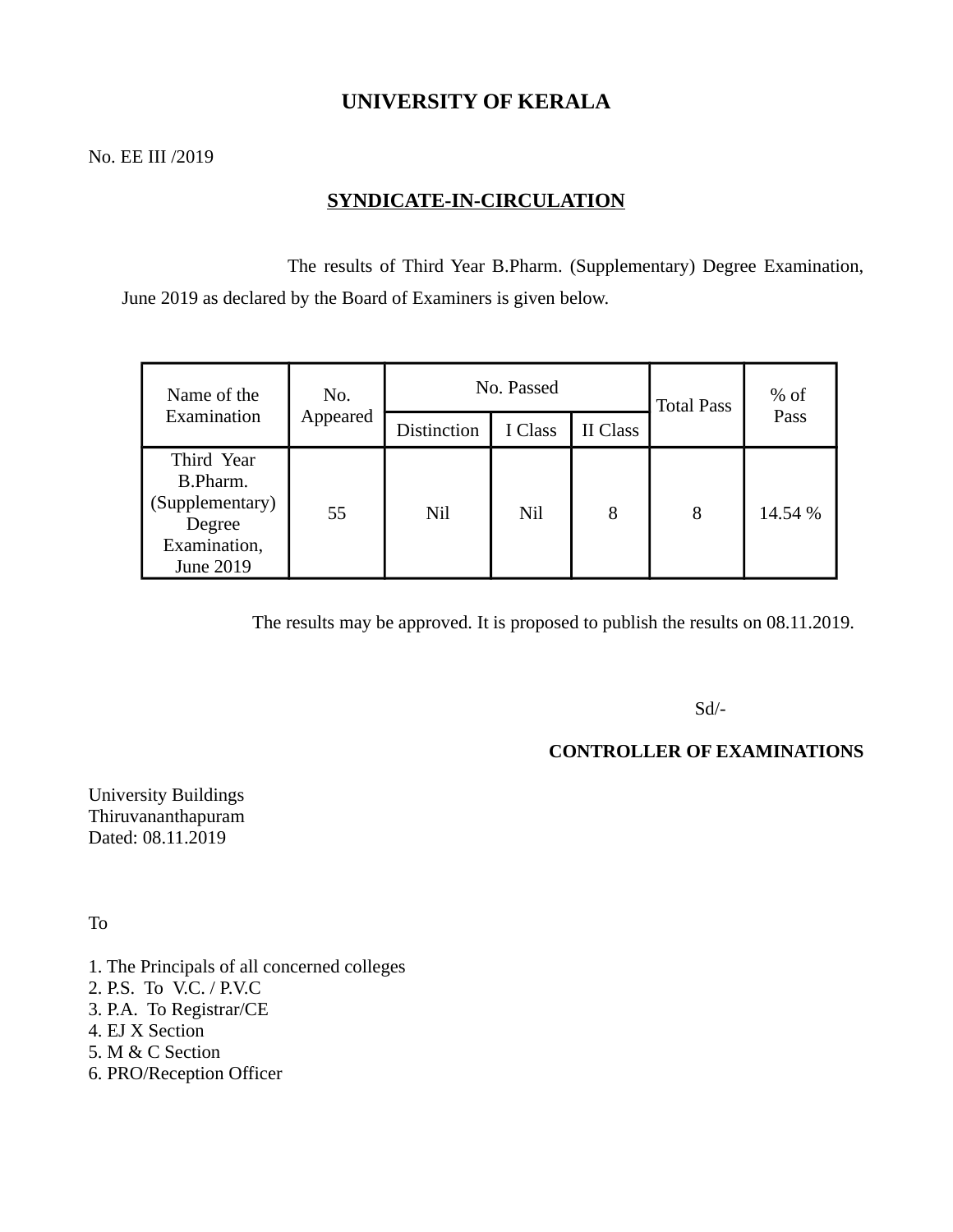## **UNIVERSITY OF KERALA**

#### **NOTIFICATION**

 The following are the Register Numbers of the successful candidates of the Third Year B.Pharm. (Supplementary) Degree Examination, June 2019. The last date for the receipt of application for revaluation and scrutiny of answer books is 18.11.2019.

# **CENTRE : COLLEGE OF PHARMACEUTICAL SCIENCES, GOVT. MEDICAL COLLEGE, THIRUVANANTHAPURAM**

**Second Class:**

**Reg. Nos.** : **3000**

**Passed in Subjects Only**:

| Reg. No. | <b>Subjects Passed</b> | Practical |  |
|----------|------------------------|-----------|--|
| 3001     | <b>B</b> and G only    | -         |  |

### **CENTRE : EZHUTHACHAN COLLEGE OF PHARMACEUTICAL SCIENCES, MARAYAMUTTOM, NEYYATTINKARA**

**Second Class:**

**Reg. Nos.** : **3051, 3058, 3061**

 **Passed in Subjects Only:**

| Reg. No. | <b>Subjects Passed</b> | <b>Practical</b> |  |
|----------|------------------------|------------------|--|
| 3052     | A only                 |                  |  |
| 3054     | <b>B</b> only          |                  |  |
| 3056     | <b>B</b> only          |                  |  |
| 3057     | C only                 |                  |  |
| 3059     | A and D only           |                  |  |
| 3060     | E and G only           |                  |  |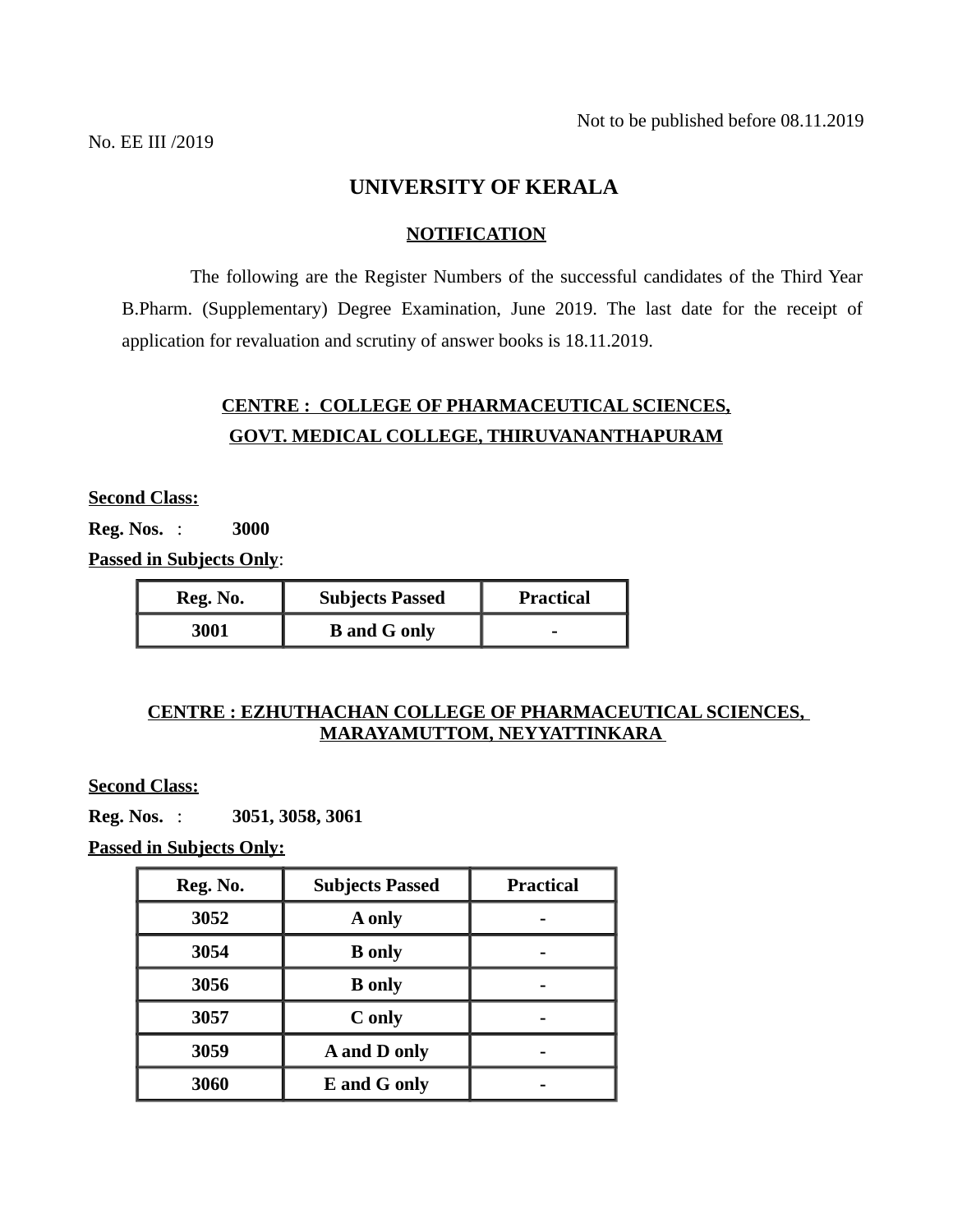## **CENTRE : MAR DIOSCORUS COLLEGE OF PHARMACY, ALATHARA, SREEKARIYAM**

**Second Class:**

**Reg. Nos.** : **Nil**

**Passed in Subjects Only:**

| Reg. No. | <b>Subjects Passed</b> | <b>Practical</b> |
|----------|------------------------|------------------|
| 3102     | A only                 |                  |
| 3103     | <b>B</b> and G only    |                  |
| 3104     | D and E only           |                  |

#### **CENTRE : SREE KRISHNA COLLEGE OF PHARMACY & RESEARCH CENTRE, PARASSALA, THIRUVANANTHAPURAM.**

**Second Class:**

**Reg. Nos.** : **3152**

**Passed in Subjects Only:** 

| Reg. No. | <b>Subjects Passed</b> | <b>Practical</b> |
|----------|------------------------|------------------|
| 3151     | C, F and G only        |                  |
| 3155     | A only                 |                  |
| 3157     | A only                 |                  |
| 3158     | A only                 |                  |
| 3159     | E only                 |                  |
| 3160     | <b>G</b> only          |                  |
| 3163     | C and F only           |                  |
| 3166     | E and F only           |                  |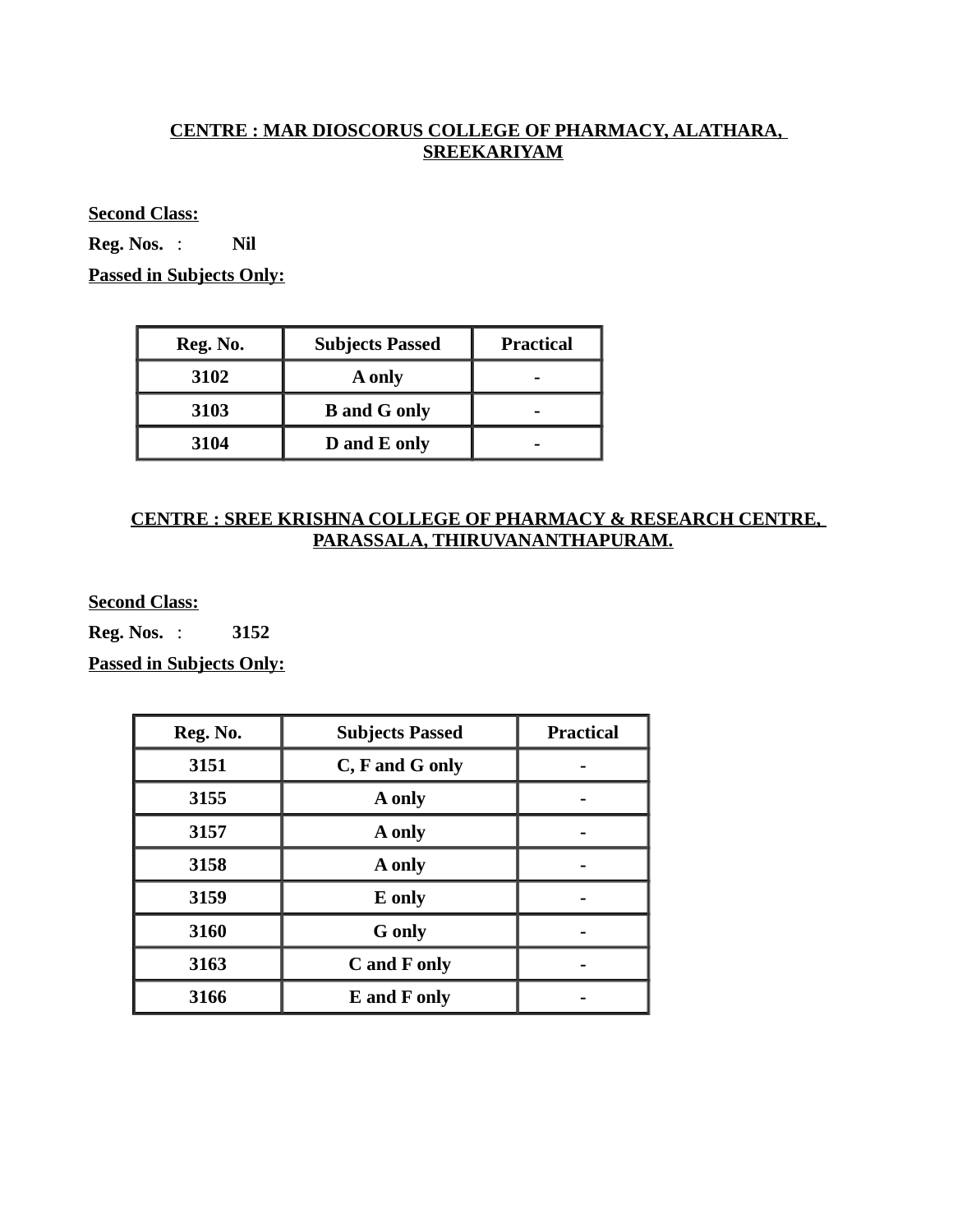## **CENTRE : THE DALE VIEW COLLEGE OF PHARMACY AND RESEARCH CENTRE, PUNALAL, THIRUVANANTHAPURAM**

#### **Second Class:**

**Reg. Nos.** : **3201, 3207, 3208 Passed in Subjects Only:**

| Reg. No. | <b>Subjects Passed</b>                | <b>Practical</b> |
|----------|---------------------------------------|------------------|
| 3203     | <b>B</b> and G only                   |                  |
| 3204     | <b>B</b> only                         |                  |
| 3205     | D only                                |                  |
| 3209     | F only                                |                  |
| 3211     | C and F only                          |                  |
| 3212     | A, B, E, F and G only                 |                  |
| 3213     | <b>B</b> only                         |                  |
| 3214     | <b>B</b> , <b>D</b> and <b>F</b> only |                  |
| 3215     | <b>B</b> only                         |                  |
| 3218     | <b>G</b> only                         |                  |
| 3219     | A only                                |                  |
| 3220     | A, B and C only                       |                  |
| 3221     | <b>B</b> only                         |                  |
| 3222     | <b>B</b> only                         |                  |